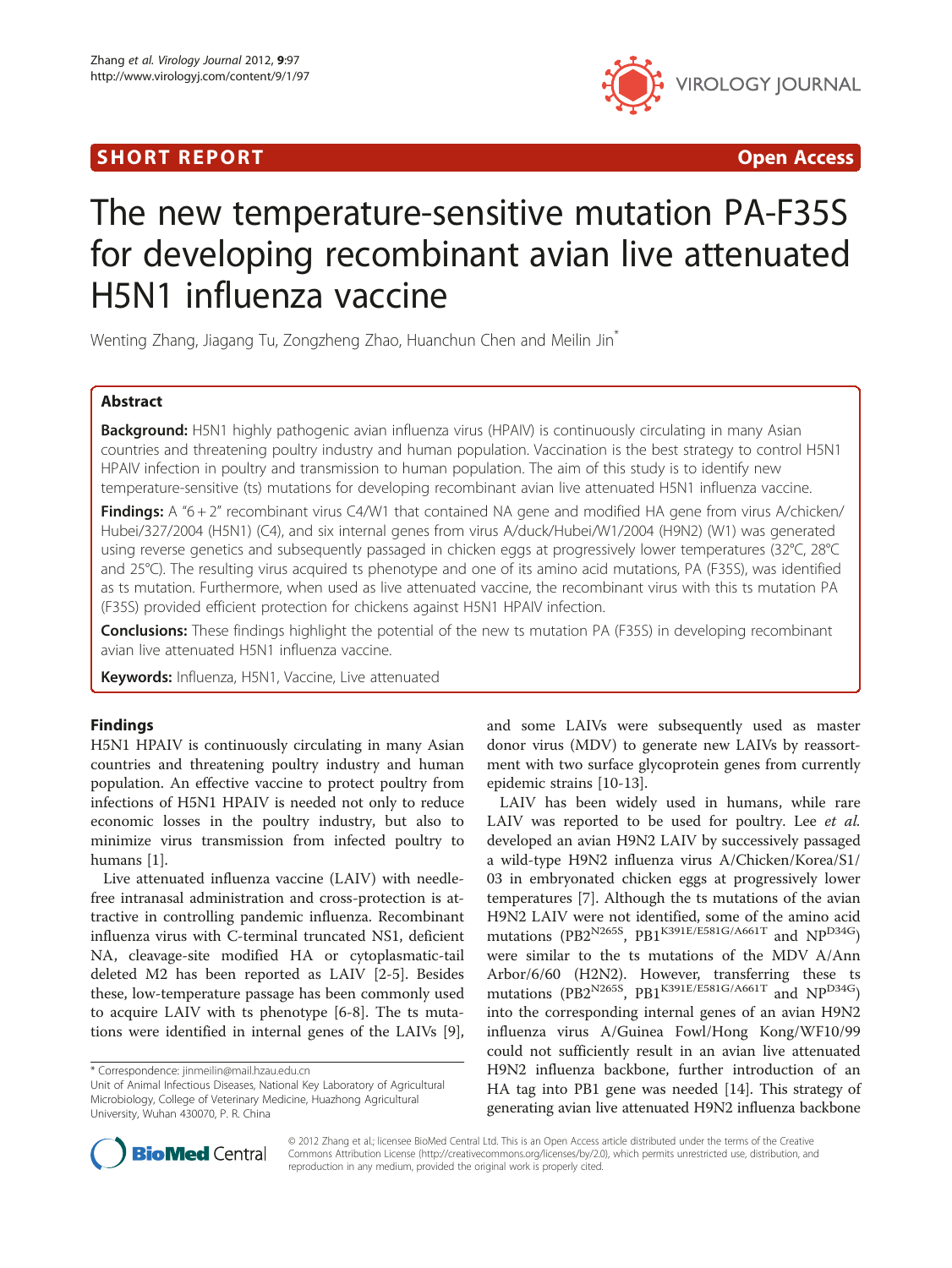seemed inconvenient, more simple ts mutations needed to be identified.

Therefore, the aim of this study was to acquire new and simple ts mutations within an avian H9N2 influenza backbone for developing recombinant avian live attenuated H5N1 influenza vaccine. All experiments with H5N1 HPAIV were performed in ABSL-3 containment facility. We initially generated a " $6+2$ " recombinant virus C4/W1 that contained NA gene and modified HA gene (cleavage site was changed from PQRERRRKKR $\downarrow$ G to low patho-genic characteristic PQIETR<sub>[G]</sub> [\[15\]](#page-5-0) from H5N1 influenza virus A/Chicken/Hubei/327/2004 (C4) [\[16](#page-5-0)], and six internal genes from H9N2 influenza virus A/Duck/Hubei/ W1/2004 (W1) [\[17](#page-5-0)]. Recombinant virus C4/W1 was then serially passaged in chicken eggs for 10 times at 32°C and 28°C respectively and 15 times at 25°C [\[7,8\]](#page-4-0).

The ts phenotype of this low-temperature passaged virus was evaluated. Six 10-day-old specific-pathogenfree (SPF) chicken eggs were inoculated with  $10^3$  EID<sub>50</sub> of the low-temperature passaged virus (0.2 ml/egg) and incubated at 37°C or 41°C for 48 hours, the parent virus C4/W1 was used as comparison. Allantoic fluids were collected and viral titers were determined by 50% egg infectious dose ( $EID_{50}$ ) at 37°C. Virus could be considered ts if it displayed 100-fold or greater reduction in viral titers at 41°C compared with that observed at 37°C. As shown in Figure 1, virus C4/W1 and the low-temperature passaged virus grew efficiently at  $37^{\circ}$ C (9.3 or 9.1  $log_{10}$  $EID_{50}/ml$ , respectively). Nevertheless, at 41°C, the virus C4/W1 still grew up to high viral titers  $(9.0 \text{ log}_{10} EID_{50}/$ ml), while the low-temperature passaged virus was highly impaired in growth (under limited detection). These



Subsequently, eight gene segments of the virus ts-C4/W1 were sequenced and compared with that of virus C4/W1.

To determine whether recombinant virus with the ts mutation PA (F35S) was attenuated in chickens, pathogenicity and growth property of the single-mutation recombinant virus C4/W1-PA (F35S) was assessed, viruses ts-C4/W1 and C4/W1 were used as comparison. Animal studies were performed according to protocols approved by the Hubei Provincial Animal Care and Use Committee. The intravenous pathogenicity index (IVPI) was performed [\[15](#page-5-0)] and indicated that virus C4/W1-PA (F35S)  $(IVPI = 0)$  as well as virus ts-C4/W1  $(IVPI = 0)$  was more attenuated than virus  $C4/W1$  (IVPI = 0.8). To assess growth property, groups of 3-week-old White Leghorn chickens were inoculated intranasally (i.n.) with 0.2 ml  $10^6$  EID<sub>50</sub> of the single-mutation recombinant virus C4/ W1-PA (F35S), ts-C4/W1 or C4/W1, At 3 and 5 days post-inoculation (p.i.), four chickens in each group were sacrificed, tracheal swabs, cloacal swabs and lungs were collected in 1 ml phosphate buffered saline (PBS) containing penicillin and streptomycin, lungs were homogenized. Viral titers were determined by  $EID_{50}$  at 37°C. Virus C4/W1 grew efficiently in chickens and could be detected in tracheal swabs, cloacal swabs and lungs of inoculated chickens with high viral titers at 3 and 5 days p.i.; virus ts-C4/W1 couldn't be detected in any swabs or lungs of the inoculated chickens; while virus C4/W1-PA (F35S) could only be detected in the tracheal swabs of inoculated chickens at 3 days p.i. with much less viral titers  $(1.8 \log_{10} EID_{50}/ml)$  (Table [1\)](#page-2-0). All these data showed that the single-mutation recombinant virus C4/ W1-PA (F35S) as well as virus ts-C4/W1 was nonpathogenic to chickens and highly impaired in growth in chickens, which was critically important as LAIV.

In addition, live attenuated vaccine must be nonpathogenic to vaccine operators before used in poultry. Here, mice were used to assess the virulence of virus C4/ W1-PA (F35S). The fifty percent mouse lethal dose  $(MLD_{50})$  was determined as described previously [[15](#page-5-0)]. As shown in Table [1,](#page-2-0) virus C4/W1-PA (F35S) and virus ts-C4/W1 were more attenuated  $(MLD_{50} > 8.0$   $log_{10}EID_{50}/$ 50 μl) in mice than virus C4/W1 (MLD<sub>50</sub> = 6.5 log<sub>10</sub>EID<sub>50</sub>/ 50 μl). This phenotype of attenuation could also be observed from body weight loss of mice infected i.n. with 50 μl  $10^6$  EID<sub>50</sub> of virus C4/W1-PA (F35S), ts-C4/W1 or C4/W1. Virus C4/W1 caused maximum 20% of initial body weight loss, while no apparent body weight loss was observed when mice infected with virus C4/W1-PA (F35S) or ts-C4/W1 (Data not shown). Their growth ability in mice was also determined. Groups of 6-week-old female BALB/c mice were inoculated i.n. with 50  $\mu$ l 10<sup>6</sup> EID<sub>50</sub> of virus C4/W1-PA (F35S), ts-C4/W1 or C4/W1. At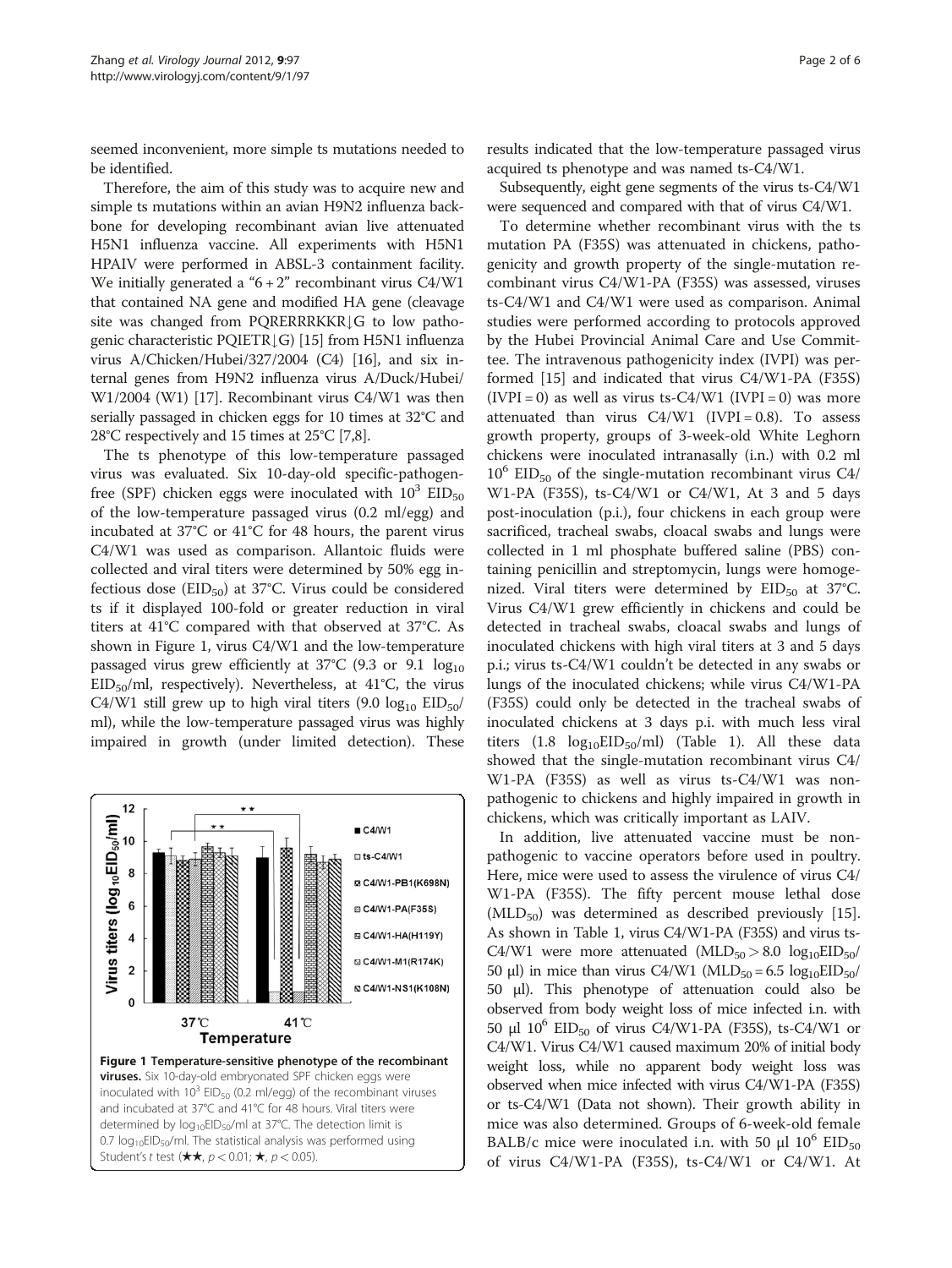<span id="page-2-0"></span>

|  |  |  | Table 1 Pathogenicity and growth property of recombinant viruses in chickens and mice |  |  |
|--|--|--|---------------------------------------------------------------------------------------|--|--|
|--|--|--|---------------------------------------------------------------------------------------|--|--|

| <b>Viruses</b> | <b>IVPI</b> | Virus replication in chickens <sup>#</sup> ( $log_{10}EID_{50}/ml \pm SE$ ) |                       |                       |                       |                       | $MLD_{50}(log_{10}EID_{50}/50 \mu l)$ | Virus replication in mice <sup>®</sup> |                                    |                       |
|----------------|-------------|-----------------------------------------------------------------------------|-----------------------|-----------------------|-----------------------|-----------------------|---------------------------------------|----------------------------------------|------------------------------------|-----------------------|
|                |             | Day 3                                                                       |                       |                       | Dav 5                 |                       |                                       |                                        | $(log_{10}EID_{50}/ml \pm SE)$     |                       |
|                |             | Trachea                                                                     | Cloacal               | Lunas                 | Trachea               | Cloacal               | Lunas                                 |                                        | Day 3                              | Day 6                 |
| C4/ W1         | 0.8         | $4/4*$ (3.9 ± 0.4)                                                          | $4/4$ $(2.4 \pm 0.5)$ | $4/4$ (3.5 $\pm$ 0.2) | $4/4$ (5.4 $\pm$ 0.2) | $3/4$ (3.3 $\pm$ 0.3) | $4/4$ (4.7 $\pm$ 0.6)                 | 6.5                                    | $3/3$ <sup>*</sup> $(4.6 \pm 0.2)$ | $3/3$ (3.3 $\pm$ 0.3) |
| ts-C4/W1       |             | 0/4                                                                         | 0/4                   | 0/4                   | 0/4                   | 0/4                   | 0/4                                   | > 8.0                                  | $2/3$ (1.6 $\pm$ 0.1)              | 0/3                   |
| C4/W1-PA(F35S) |             | $4/4$ (1.8 $\pm$ 0.3)                                                       | 0/4                   | 0/4                   | 0/4                   | 0/4                   | 0/4                                   | > 8.0                                  | $3/3$ $(3.4 \pm 0.3)$              | $2/3$ (2.5 $\pm$ 0.1) |

Note: IVPI, intravenous pathogenicity index; MLD<sub>50</sub>, 50% mouse lethal dose; EID<sub>50</sub>, 50% egg infectious dose; SE, standard errors.<br><sup>#</sup> Groups of chickens were inoculated intranasally with 0.2 ml 10<sup>6</sup> EID<sub>50</sub> of the indi

a service were inoculated intranasally with 50 ul 10<sup>6</sup> EID<sub>so</sub> of the indicated viruses. At 3 and 6 days post-inoculation, viral titers in lungs were determined by testing their EID<sub>so</sub> at 37°C, values are the means ± standard errors.

\* NO. of chickens or mice with detectable virus/total chickens or mice used.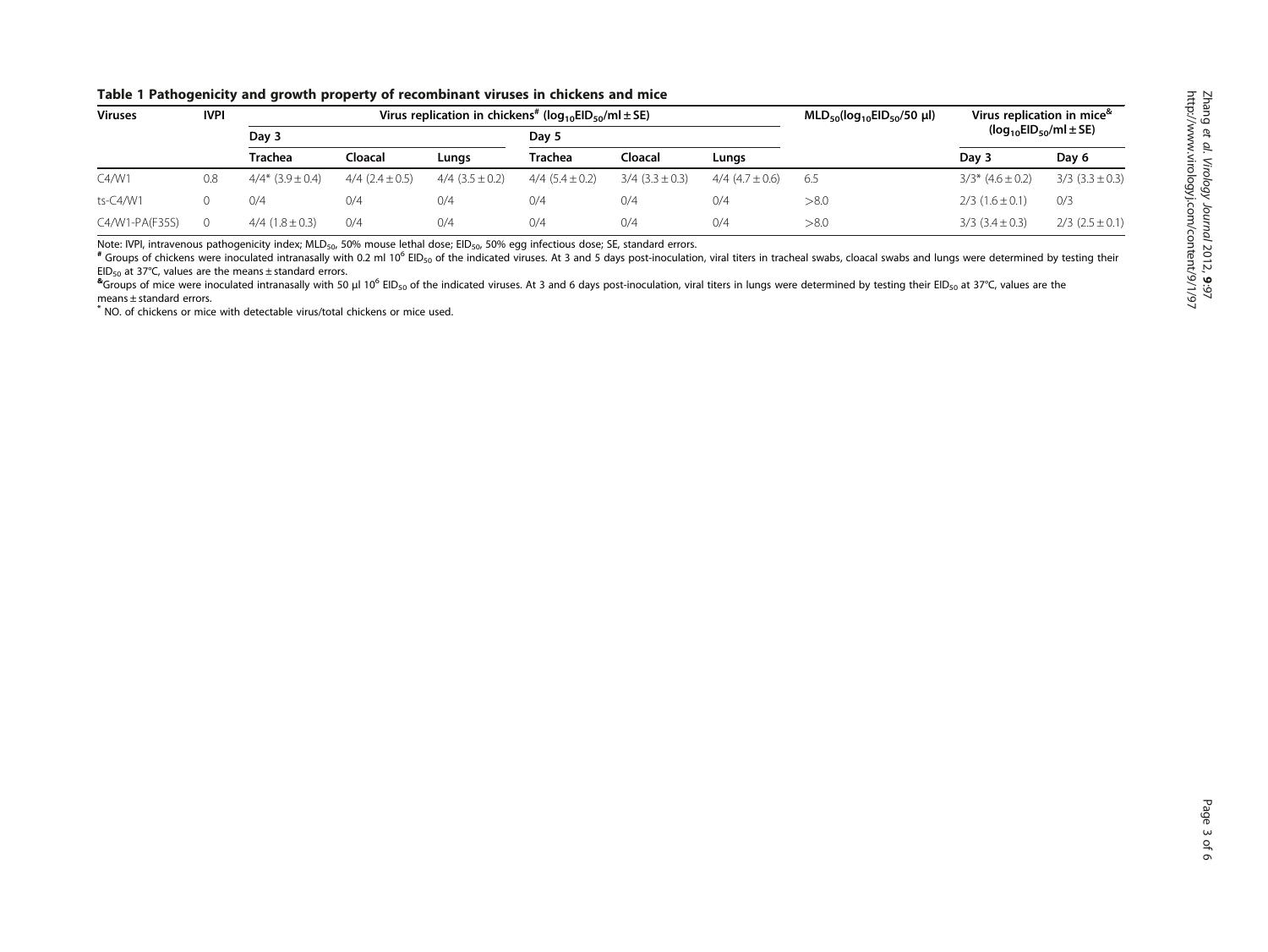| Vaccine groups" | Challenging<br>virus | Positive/total No. (HI antibody, log <sub>2</sub> )<br>before challenge | Death rate         | Shedding/total ( $log_{10}EID_{50}/ml \pm SE$ ) |           |
|-----------------|----------------------|-------------------------------------------------------------------------|--------------------|-------------------------------------------------|-----------|
|                 |                      |                                                                         |                    | trachea                                         | cloacal   |
| ts-C4/W1        | -4                   | 0/6                                                                     | $6/6$ <sup>5</sup> | $ND$ (dead <sup>&amp;</sup> )                   | ND (dead) |
|                 | D <sub>6</sub>       | 0/6                                                                     | 6/6                | ND (dead)                                       | ND (dead) |
| C4/W1-PA(F35S)  | C4                   | $6/6$ <sup>*</sup> (2.3)                                                | 0/6                | 0/6                                             | 0/6       |
|                 | D <sub>6</sub>       | 5/6(2.6)                                                                | 0/6                | 0/6                                             | 0/6       |
| PBS             | 24                   | 0/6                                                                     | 6/6                | ND (dead)                                       | ND (dead) |
|                 | D <sub>6</sub>       | 0/6                                                                     | 6/6                | ND (dead)                                       | ND (dead) |

# <span id="page-3-0"></span>Table 2 Protective efficacy of the live attenuated H5N1 influenza vaccine in chickens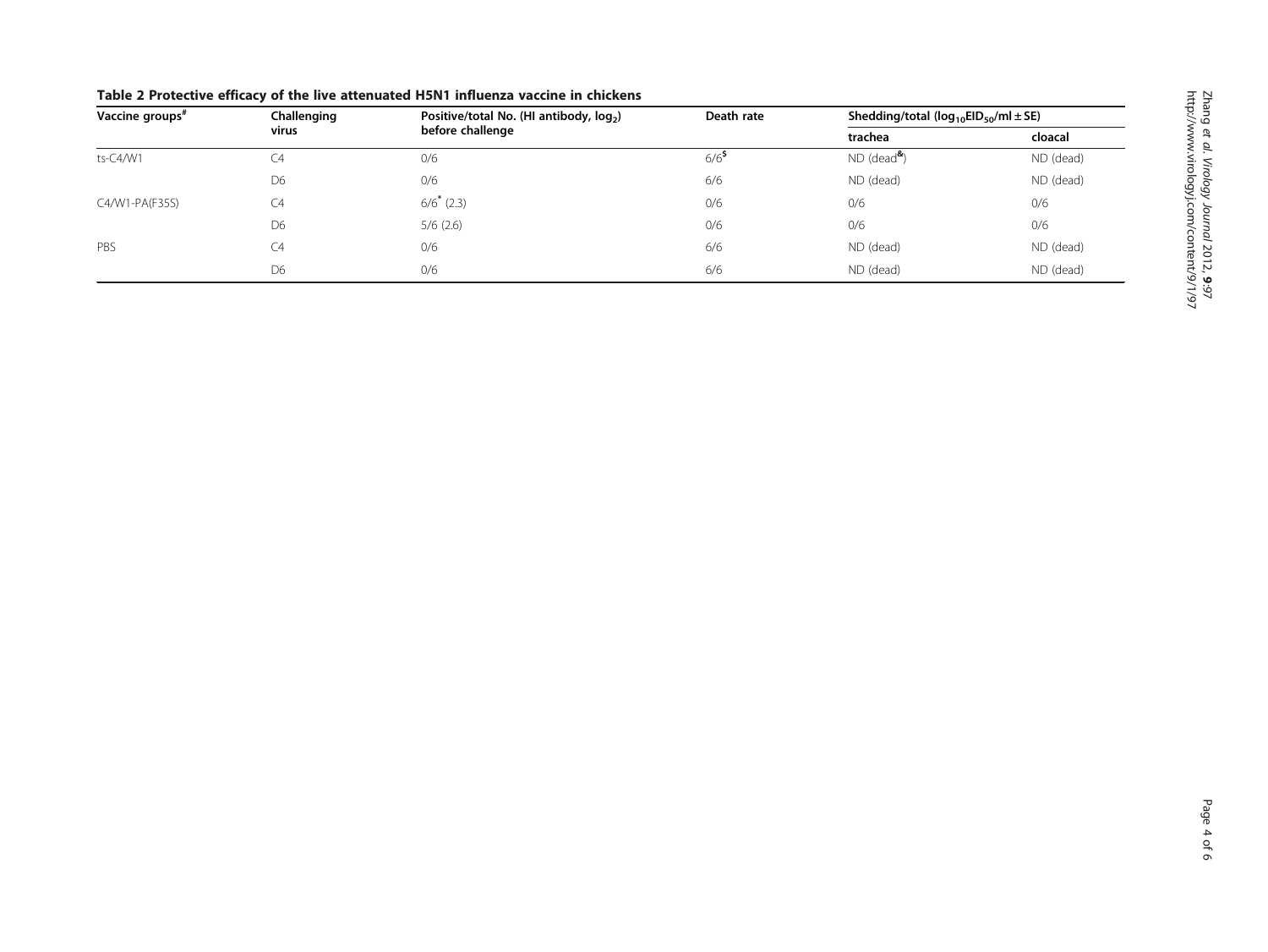<span id="page-4-0"></span>days 3 and 6 p.i., three mice in each group were sacrificed, and lungs were removed and homogenized in 1 ml PBS containing penicillin and streptomycin. Viral titers were determined by  $EID_{50}$  at 37°C. The results showed that viruses C4/W1-PA (F35S) and ts-C4/W1 grew up to lower titers than that of virus C4/W1 at 3 or 6 days p.i. (Table [1\)](#page-2-0).

The PA subunit was reported to be critical in modulating ribonucleoprotein (RNP) activity under thermal stress (Kashiwagi et al., 2010) [\[18](#page-5-0)]. Effects of the ts mutation PA (F35S) on polymerase activity was analyzed at different temperatures (37°C and 41°C) using minigenome reconstitution assay as described previously (Sun et al., 2010) [[19](#page-5-0)]. The RNP components of virus C4/W1 and C4/W1-PA(F35S) showed similar Luciferase activity at 37°C. However, at 41°C, the Luciferase activity of the RNP components of virus C4/W1 was 5.3-fold that of virus C4/W1-PA(F35S) (data not shown). The position 35 was near the endonuclease active site 41 of PA (Yuan et al., 2009) [[20](#page-5-0)], whether the amino acid mutation PA (F35S) restricted the endonuclease activity of PA to some extent under thermal stress needed to be identified.

To determine the protective efficacy of the indicated vaccines in chickens, groups of twelve 3-week-old White Leghorn chickens were inoculated i.n. with  $0.2$  ml  $10<sup>6</sup>$  $EID_{50}$  of the virus C4/W1-PA (F35S), ts-C4/W1 or 0.2 ml PBS. Three weeks post-vaccination, six chickens in each group were challenged with 100 50% chicken lethal dose (CLD<sub>50</sub>) of either virus C4 (clade 9) or virus A/ Duck/Hubei/hangmei01/2006 (H5N1) (D6) (clade 2.3.4) (Zou et al., 2009) [[21](#page-5-0)], tracheal and cloacal swabs were collected at days 3 post-challenge (p.c.) for virus titration and chickens were observed for death and disease signs for two weeks. As shown in Table [2](#page-3-0), virus C4/W1-PA (F35S) induced detectable HI antibody titers and can provide efficient protection against the same clade or crossclade H5N1 HPAIV with undetectable viral titers from tracheal or cloacal swabs at 3 days p.c., while all the chickens received with virus ts-C4/W1 or PBS died.

Different sublineages of avian H9N2 influenza virus showed different pathogenicity to chickens or mice. Virus of A/Quail/Hong Kong/G1/97 sublineage with internal genes similar to the highly pathogenic Hong Kong/97 H5N1 influenza virus killed mice and spread to mouse brain, while virus of A/Duck/Hong Kong/Y280/ 97 H9N2 (Y280) sublineage were nonpathogenic to chickens or mice (Guo et al., 2000) [\[22](#page-5-0)]. Choosing a nonpathogenic H9N2 influenza virus as backbone might be safer and the stain W1 used in this study as avian backbone was the Y280-sublineage.

In light of rare LAIV used for poultry, we highlighted the potential of the new and simple ts mutation PA (F35S) in developing recombinant avian H5N1 LAIV with avian H9N2 influenza virus as backbone.

#### Competing interests

The authors declare that they have no competing interests.

#### Acknowledgement

We thank Dr. Richard Webby of St. Jude Children Research Hospital, Memphis, TN, USA for the pHW2000 plasmid, Dr. Hualan Chen of Harbin Veterinary Research Institute, China for pPolI-NP-Luc plasmid used in polymerase activity experiment and madam Liu Yanxiu for critically reading of the manuscript. This work was supported by National Basic Research Program of China (program 973, grant 2011CB505004), the National Plan for Science and Technology Support (2010DAD04B03).

#### Authors' contribution

WZ and JT performed the whole experiments. ZZ and HC analyzed the data. MJ designed the study and supervised the experiments. All authors read and approved the manuscript.

Received: 22 October 2011 Accepted: 23 May 2012 Published: 23 May 2012

#### References

- 1. Hwang SD, Kim HS, Cho SW, Seo SH: Single dose of oil-adjuvanted inactivated vaccine protects chickens from lethal infections of highly pathogenic H5N1 influenza virus. Vaccine 2011, 29:2178–2186.
- 2. Watanabe T, Watanabe S, Kida H, Kawaoka Y: Influenza A virus with defective M2 ion channel activity as a live vaccine. Virology 2002, 299:266–270.
- 3. Shinya K, Fujii Y, Ito H, Ito T, Kawaoka Y: Characterization of a neuraminidase-deficient influenza a virus as a potential gene delivery vector and a live vaccine. J Virol 2004, 78:3083-3088.
- 4. Stech J, Garn H, Wegmann M, et al: A new approach to an influenza live vaccine: modification of the cleavage site of hemagglutinin. Nat Med 2005, 11:683–689.
- Vincent AL, Ma W, Lager KM, Wagner R, Klenk HD: Efficacy of intranasal administration of a truncated NS1 modified live influenza virus vaccine in swine. Vaccine 2007, 25:7999-8009.
- 6. Ghendon YZ, Markushin SG, Akopova II, Koptiaeva IB, Nechaeva EA, Mazurkova LA, Radaeva IF, Kolokoltseva TD: Development of cell culture (MDCK) live cold-adapted (CA) attenuated influenza vaccine. Vaccine 2005, 23:4678–4684.
- 7. Lee JS, Kim HS, Seo SH: Genetic characterization and protective immunity of cold-adapted attenuated avian H9N2 influenza vaccine. Vaccine 2008, 26:6569–6576.
- Lee KH, Seo SU, Song JM, Lee CM, Kim HA, Seong BL: Characterization of live influenza vaccine donor strain derived from cold-adaptation of X-31 virus. Vaccine 2006, 24:1966–1974.
- 9. Kiseleva IV, Voeten JT, Teley LC, Larionova NV, van der Drieszen Cruijsen SK, Basten SM, Heldens JG, van den Bosch H, Rudenko LG: PB2 and PA genes control the expression of the temperature-sensitive phenotype of coldadapted B/USSR/60/69 influenza master donor virus. J Gen Virol 2010, 91:931–937.
- 10. Chen H, Matsuoka Y, Swayne D, Chen Q, Cox NJ, Murphy BR, Subbarao K: Generation and characterization of a cold-adapted influenza A H9N2 reassortant as a live pandemic influenza virus vaccine candidate. Vaccine 2003, 21:4430–4436.
- 11. Suguitan AL, McAuliffe J, Mills KL, Jin H, Duke G, Lu B, Luke CJ, Murphy B, Swayne DE, Kemble G, Subbarao K: Live, attenuated influenza A H5N1 candidate vaccines provide broad cross-protection in mice and ferrets. PLoS Med 2006, 3:e360.
- 12. Joseph T, McAuliffe J, Lu B, Vogel L, Swayne D, Jin H, Kemble G, Subbarao K: A live attenuated cold-adapted influenza A H7N3 virus vaccine provides protection against homologous and heterologous H7 viruses in mice and ferrets. Virology 2008, 378:123–132.
- 13. An WQ, Yang PH, Duan YQ, Luo DY, Tang C, Jia WH, Xing L, Shi XF, Zhang YJ, Liu XF, Wang XL: Generation and characterization of a cold-adapted attenuated live H3N2 subtype influenza virus vaccine candidate. Chin Med J 2009, 122:2880–2885.
- 14. Song H, Nieto GR, Perez DR: A new generation of modified liveattenuated avian influenza viruses using a two-strategy combination as potential vaccine candidates. J Virol 2007, 81:9238–9248.